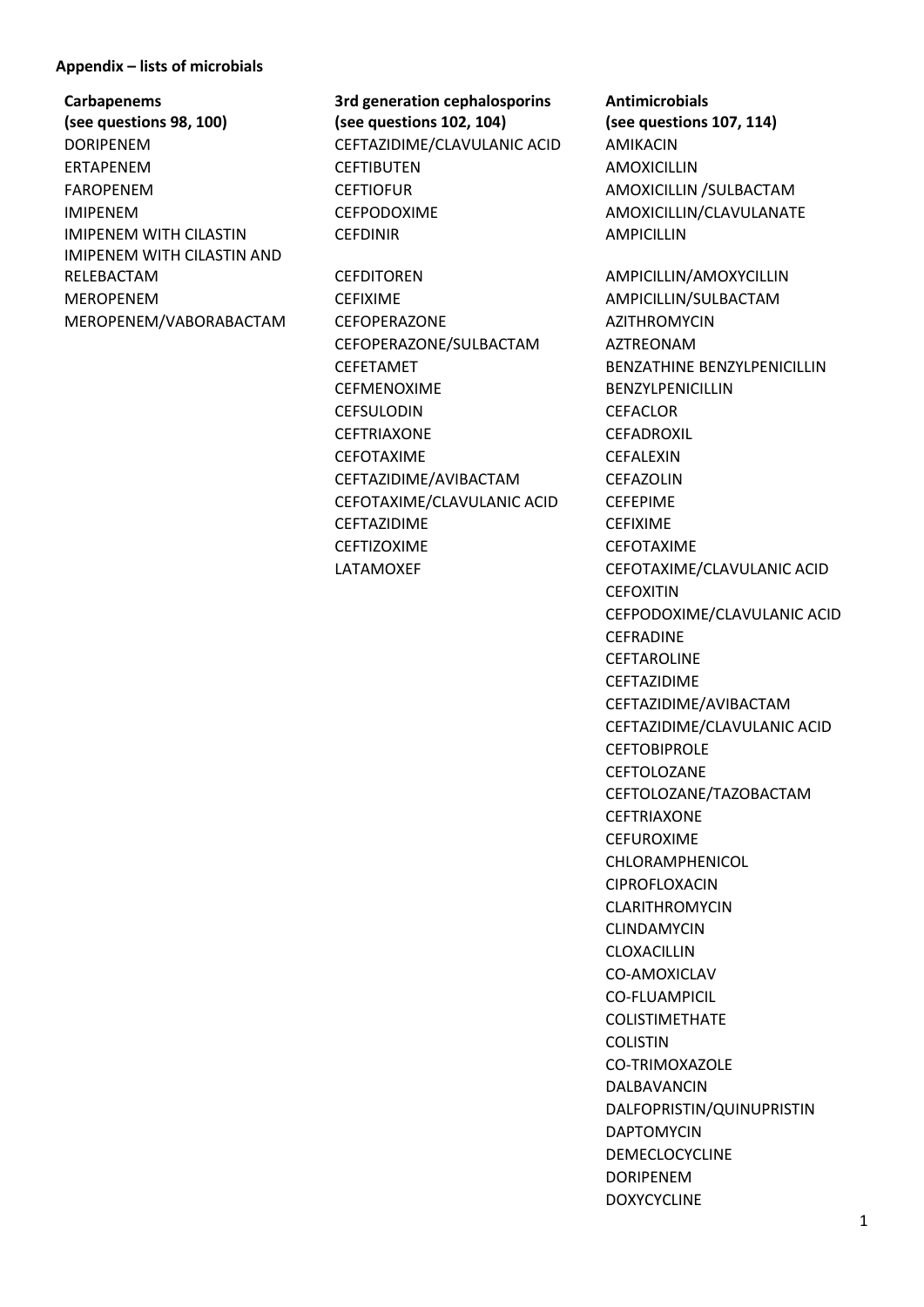ERTAPENEM ERYTHROMYCIN FAROPENEM FIDAXOMICIN FLORFENICOL FLUCLOXACILLIN FOSFOMYCIN FURAZOLIDONE FUSIDIC ACID **GENTAMICIN** IMIPENEM IMIPENEM WITH CILASTATIN IMIPENEM WITH CILASTATIN AND RELEBACTAM LEVOFLOXACIN LINCOMYCIN LINEZOLID LYMECYCLINE MEROPENEM MEROPENEM WITH VABORBACTAM METHENAMINE **METHICILLIN** METRONIDAZOLE MINOCYCLINE MOXIFLOXACIN MUPIROCIN NAFCILLIN NALIDIXIC ACID NEOMYCIN NETILMICIN NITROFURANTOIN OFLOXACIN OTHER Other aminoglycoside Other antibacterial agent Other fifth generation cephalosporin Other first generation cephalosporin Other fourth generation cephalosporin Other glycopeptide Other macrolide Other penicillin Other quinolone\fluoroquinolone Other second generation cephalosporin Other SULPHONAMIDE Other sulphonamide/trimethoprim combination Other tetracycline Other third generation cephalosporin